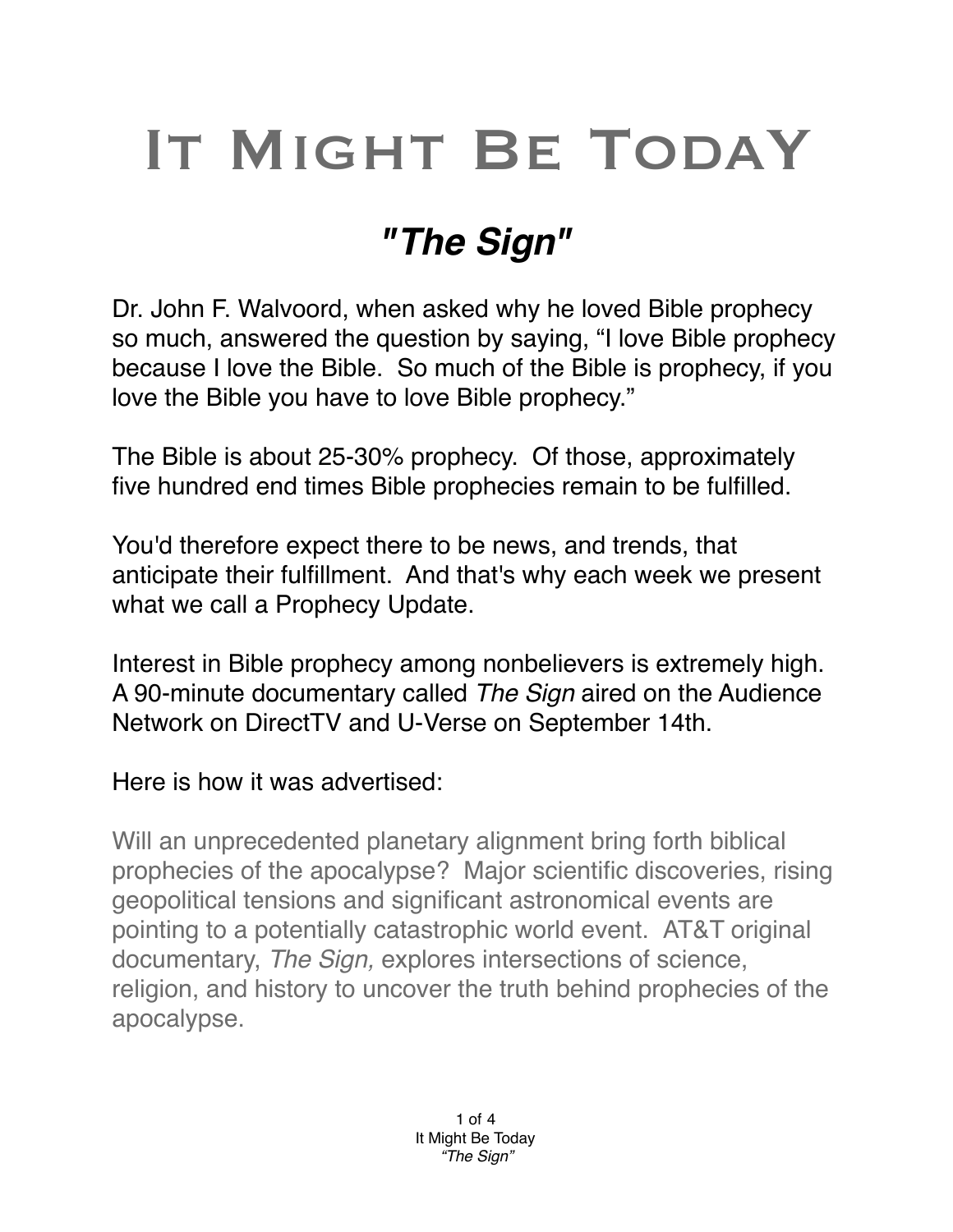The "sign" that they are talking about is a very special alignment of stars and planets that was predicted in Revelation Twelve:

Rev 12:1 Now a great sign appeared in heaven: a woman clothed with the sun, with the moon under her feet, and on her head a garland of twelve stars.

Rev 12:2 Then being with child, she cried out in labor and in pain to give birth.

Rev 12:5 She bore a male Child who was to rule all nations with a rod of iron. And her Child was caught up to God and His throne.

On this coming Saturday, September 23rd, the constellation Virgo, the sun, the moon, the constellation Leo, Jupiter and a few other planets, will be in the precise alignment predicted.

Using the computer program, Stellarium, some say it is the **only time** it has *ever* occurred in human history - going back to the time of creation; and it will not occur again, projecting it forward in time.

Before you object that you don't believe in heavenly signs, let me tell you that you really already do. **You believe the Star of Bethlehem was a heavenly sign that led the Magi to Jesus.** Signs in the heavens are *not* heretical, and should not immediately be dismissed as astrology.

One of the possible interpretations of the verses in Revelation is that the "child" is the church being caught-up in the rapture.

Before you too quickly dismiss that as a possibility, consider the following: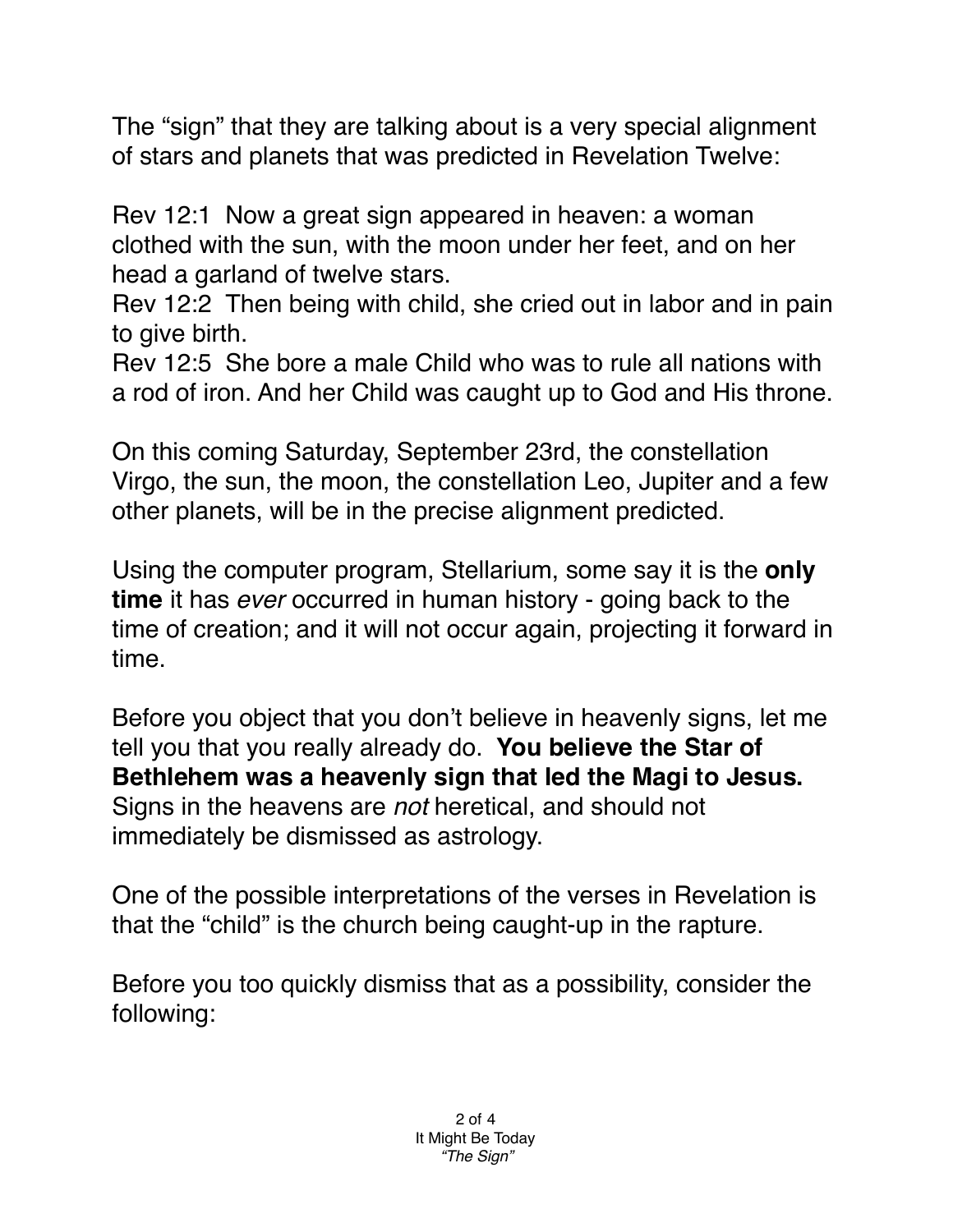- 1. The word translated "caught-up" is, in fact, the word *harpazo*, which describes the rapture. **It is the only occurrence of the word in the Revelation.**
- 2. Many solid Bible pre-tribulation teachers from the past, including John Nelson Darby and H.A. Ironside, interpreted this catching-up as the rapture of the church rather than as the ascension of Jesus.
- 3. More recently, Dr. Michael Svigel, a professor of theology at conservative Dallas Theological Seminary, wrote a scholarly paper showing why this sign does, in fact, depict the rapture.

One critic of the Sign nevertheless says this: "I must concede one thing. The year 2017 intersects with some very curious anniversaries. [It's been] 100 years since the Balfour Declaration, 70 years since the UN resolution allowing Israel statehood, and 50 years since Israel recaptured Jerusalem. Plus, the Feast of Trumpets - the Jewish New Year's celebration of Rosh Hashanah that many believe points to the Rapture - falls on September 21st, 2017."

Am I saying that the rapture will occur on the Feast of Trumpets on Saturday? Consider three things:

- 1. I believe that the Bible teaches that the resurrection and rapture of the church is **imminent** - meaning it could happen at *any moment,* without signs preceding it. If it is imminent, it cannot also be on a particular day that can be discovered.
- 2. The church is a mystery revealed in the New Testament. We have nothing directly to do with the fulfillment of Jewish feasts. There is nothing that I know of in the Bible that says the rapture coincides with the Jewish Feast of Trumpets.
- 3. It's still up for debate whether or not the alignment of stars and planets has ever taken place before. One proponent of the